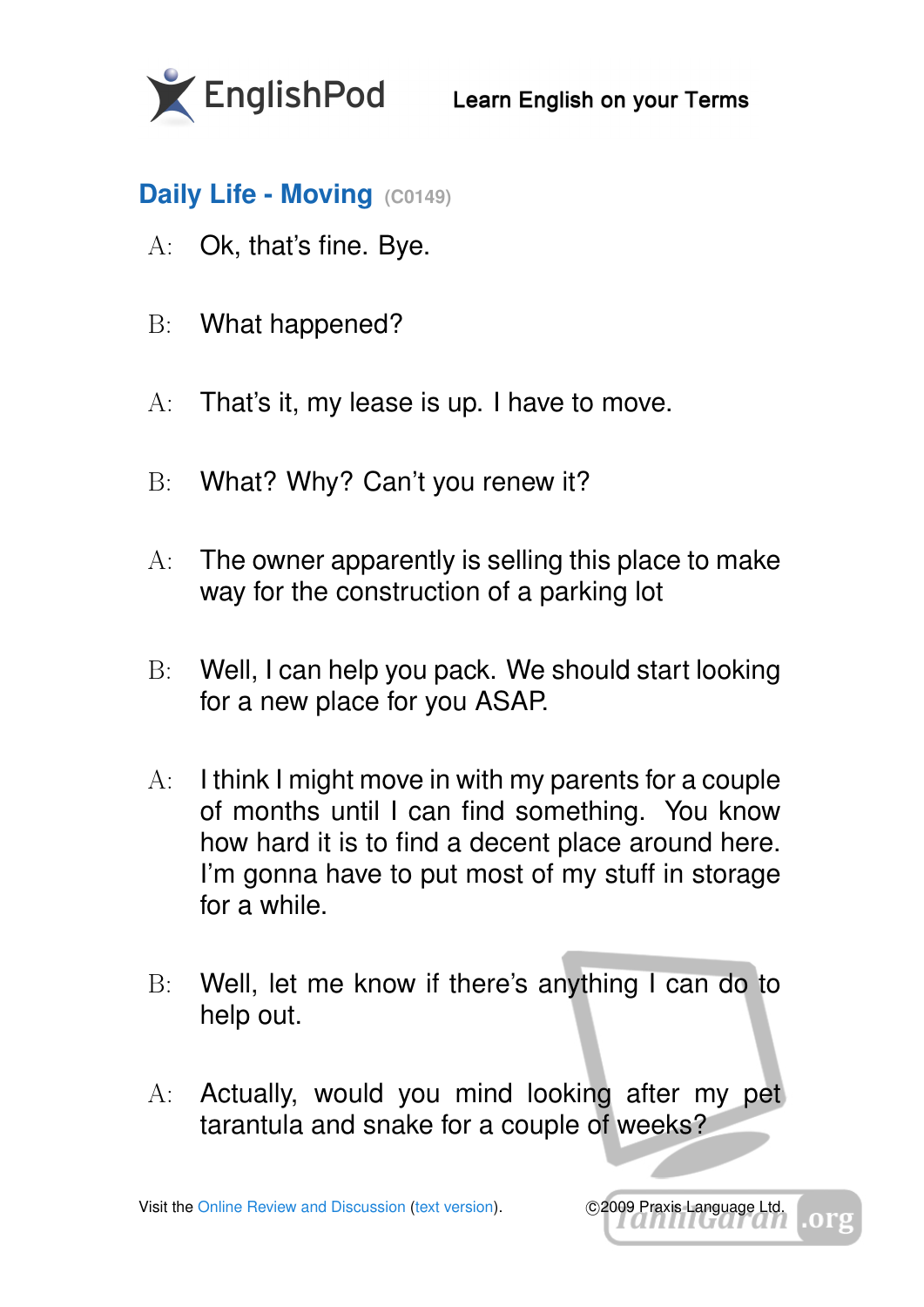

B: hehe.. sure

## **Key Vocabulary**

| lease                                                  | common<br>singular | noun, | A contract granting use<br>of property               |
|--------------------------------------------------------|--------------------|-------|------------------------------------------------------|
| renew                                                  | verb               |       | to cause something to<br>continue to be effective.   |
| pack                                                   | verb               |       | wrap up                                              |
| pack                                                   | verb               |       | to put articles in a case<br>or container for moving |
| place                                                  | common<br>singular | noun, | A building or an area                                |
| storage                                                | common<br>singular | noun, | for storing<br>A space<br>goods                      |
| look after                                             | phrase             |       | take care of                                         |
| make<br>way for                                        | phrase             |       | for<br>create<br>space<br>to<br>something else       |
| ASAP                                                   |                    |       | as soon as possible                                  |
| decent                                                 | Adjective          |       | good                                                 |
| Visit the Online Review and Discussion (text version). |                    |       | C2009 Praxis Language Ltd.                           |